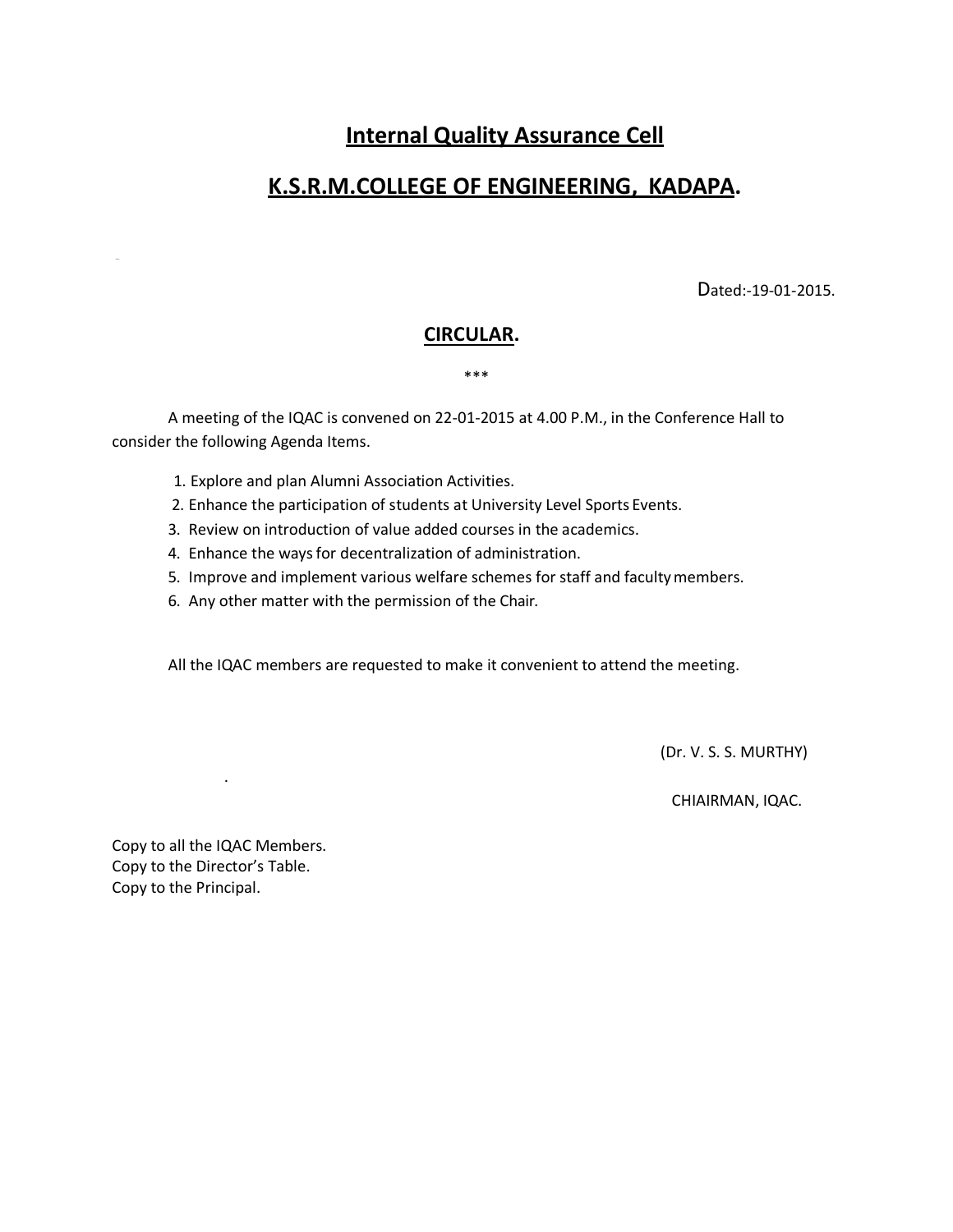## **K.S.R.M.COLLEGE OF ENGINEERING: KADAPA MINUTES OF THE MEETING OF IQAC.**

\*\*\*\*

Date:-22-01-2015.

During the course of the IQAC meeting held on 22-01-2015 at 4.00 p.m., in the Conference Hall, the following members were present:-

| 1. Dr. V.S.S. Murty, Prof & Principal.                           | Chairperson. |
|------------------------------------------------------------------|--------------|
| 2. Prof. G. Srenivasa Reddy, CE Dept.,                           | Member.      |
| 3. Dr. I. Sreevani, Assistant Professor                          | Member.      |
| 4. Prof. M.V. Narayana, ECE Dept.,                               | Member.      |
| 5. Sri G. V. Sesha Reddy, Industrialist                          | Member       |
| 6. Dr D.Ravikanth, Professor, ME Dept.,                          | Member.      |
| 7. Sri M. Bhaskar Reddy, Associate Professor, EEE Dept.,         | Member.      |
| 8. Dr. V. Lokeswara Reddy, Associate Professor, CSE Dept Member. |              |
| 9. Prof. B. Anuradha, Hod ECE, SVU, Tuirupati                    | Member       |
| 10. Smt. G. Hemalatha, Associate Prof., ECE Dept.,               | Coordinator. |
|                                                                  |              |

11. Mr. B.V.S.S. Sai, II Year Mech., Engg., Student Member.

At the out set the coordinator, IQAC welcomed Hon'ble Chairman and the members of the IQAC requested Hon'ble Chairman to initiate.

Hon'ble Chairman also welcomed all the members of the IQAC.

During the Course of the Meeting the IQAC Committee has resolved the Agenda Items as

### follows.

### **AGENDA ITEMS:-**

- 1. Explore and plan Alumni Association Activities.
- 2. Enhance the participation of students at University Level Sports Events.
- 3. Review on introduction of value added courses in the academics.
- 4. Enhance the ways for decentralization of administration.
- 5. Improve and implement various welfare schemes for staff and facultymembers.
- 6. Any other matter with the permission of the Chair.